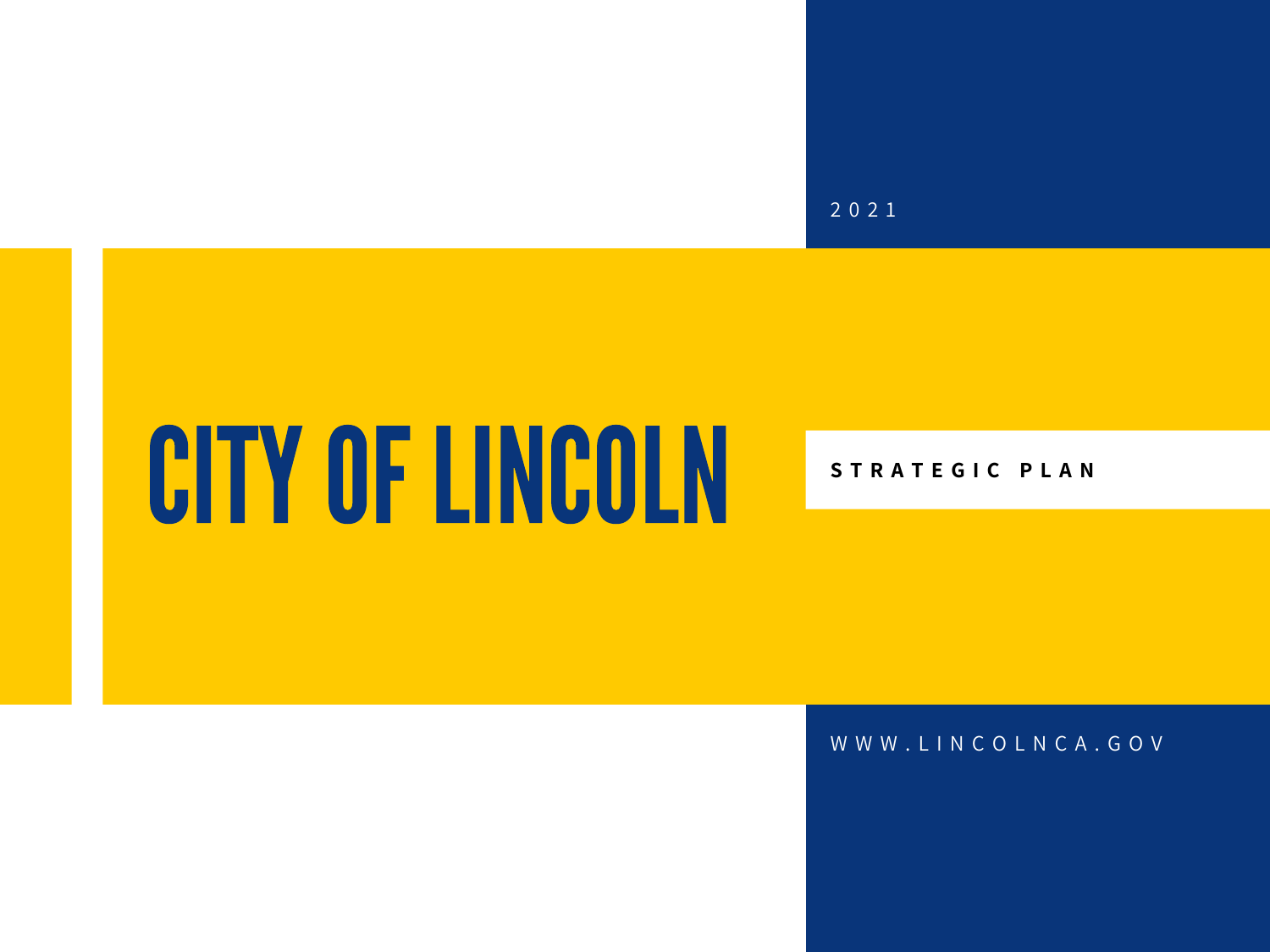**VISION, MISSION, AND VALUES**

### **STRATEGIC PRIORITIES**

## **METRICS AND TARGETS**

## STRUCTURE

**GOALS**

## **ACTION PLANS**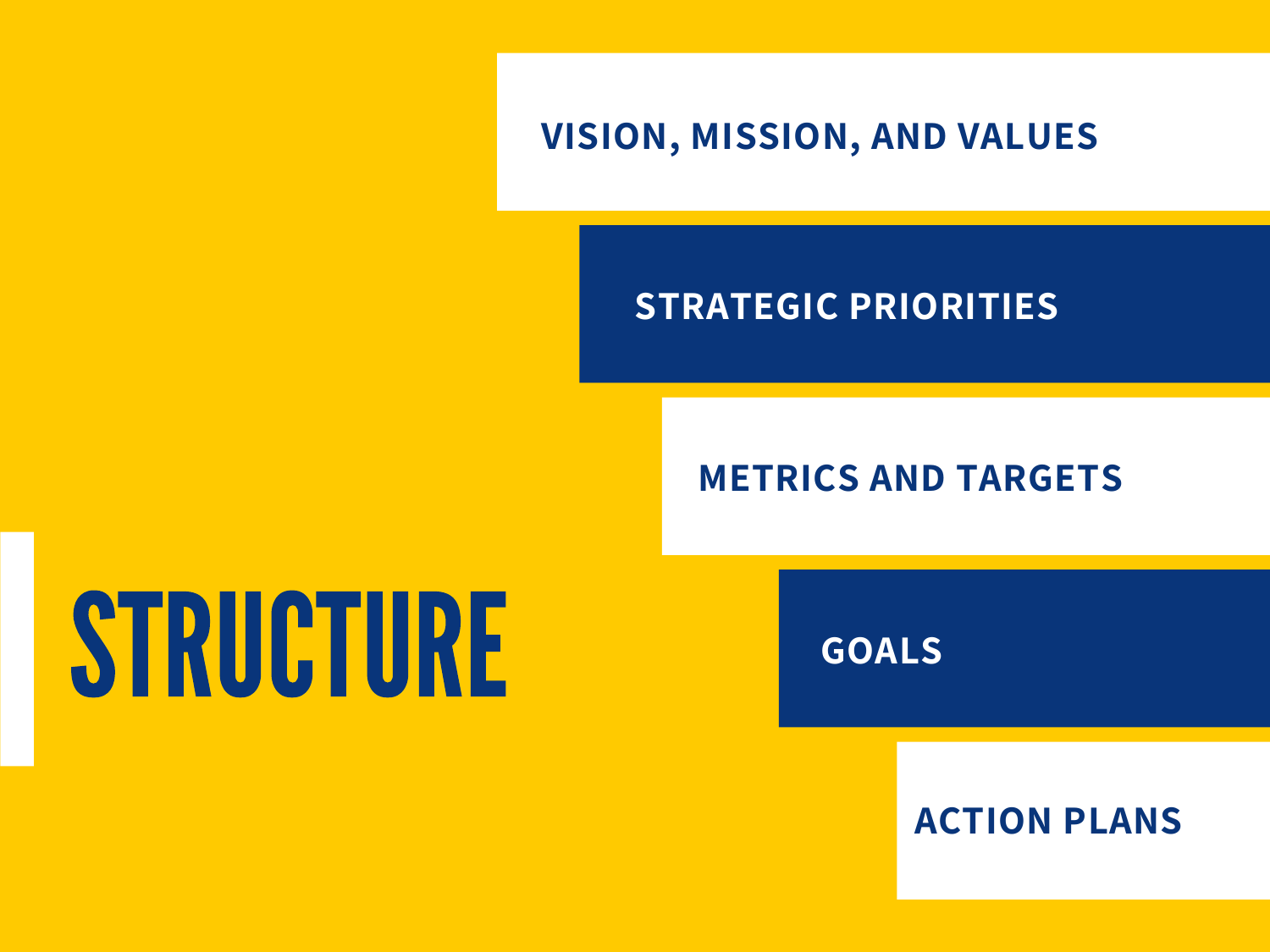

## **AMERICA'S HOMETOWN - A CITY OF OPPORTUNITY**

#### R E A L L Y G R E A T S I T E . C O M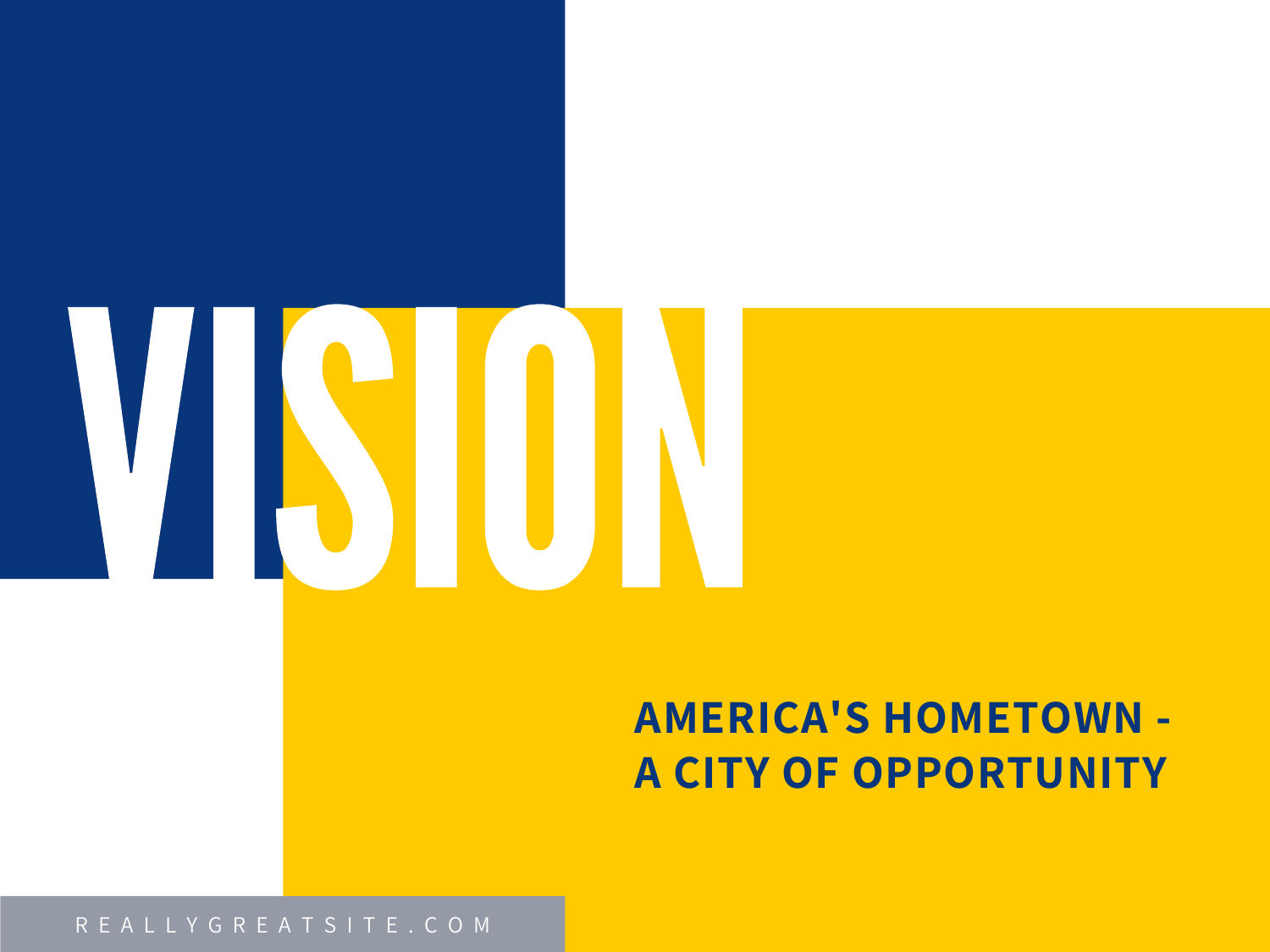# MISSION

WHAT WE AIM TO DO



**To provide the highest level of service responsive to our community's expectations and to enhance its quality of life and economic vitality.**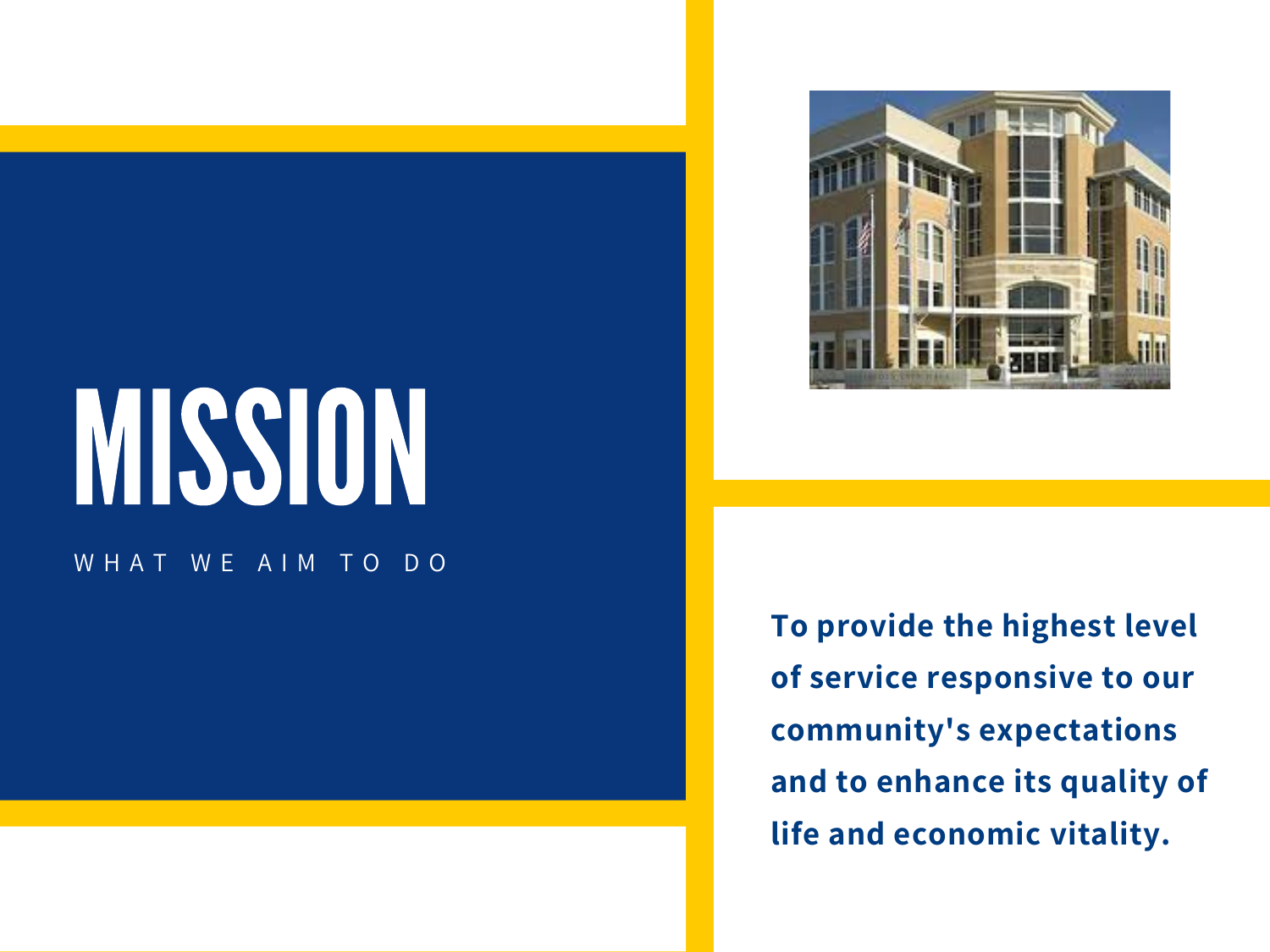

## **CUSTOMER FOCUS**

To astonish our customers, not just satisfy them.



**INNOVATION/CREATIVITY** Build a team of innovative thinkers.



**INTEGRITY** The best team polices itself

CITYOF LINCOLN VALUES



**ACCOUNTABILITY** Expectation + Ownership = Ultimate Motivation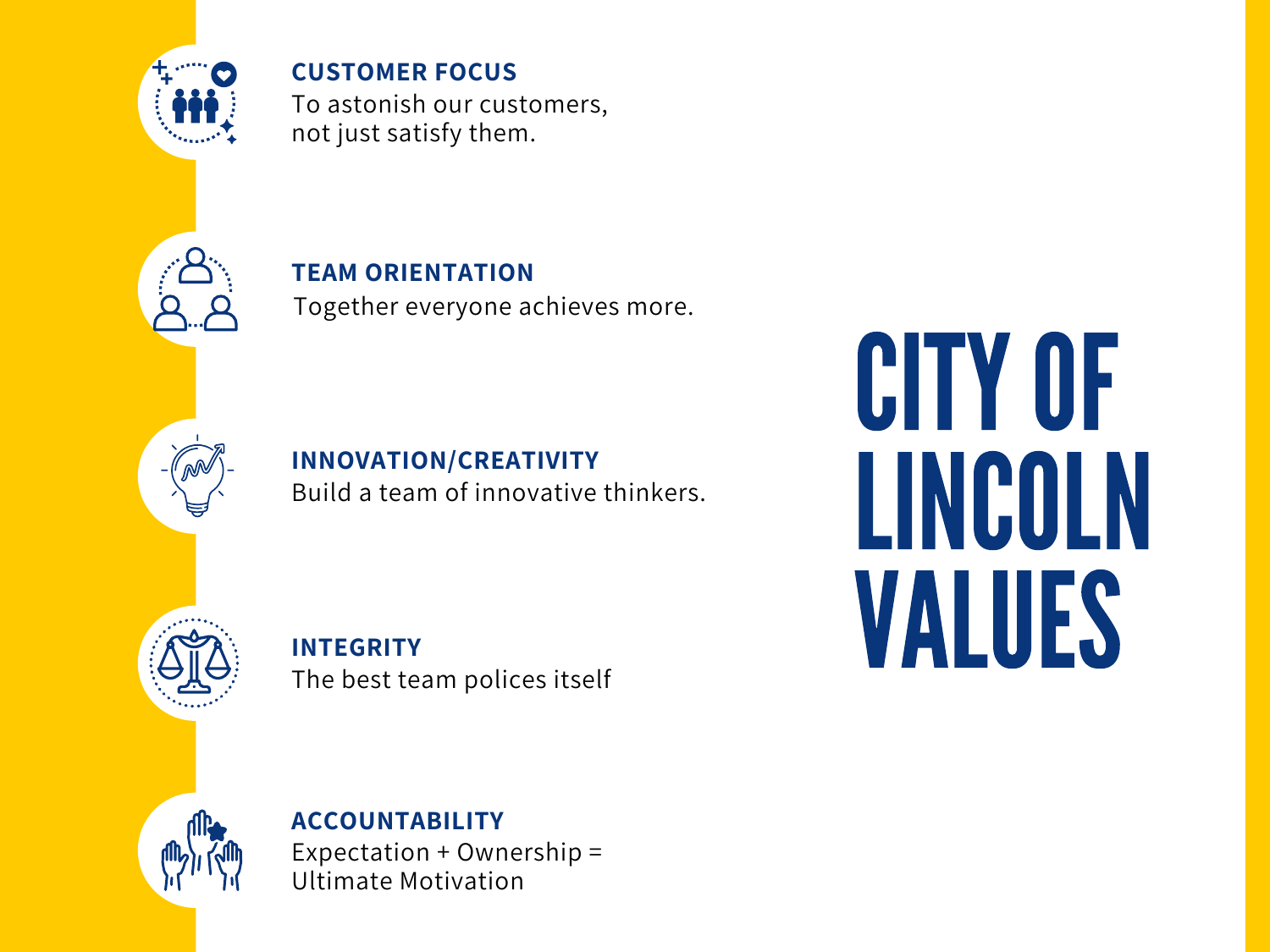## STRATEGIC PRIORITIES

### **ECONOMIC DEVELOPMENT**

Strategic investments that ensure longterm fiscal sustainability via growth of jobs and local revenues.

#### **INFRASTRUCTURE**

Underlying foundation on which the continuance and growth of our community depends

#### **ORGANIZATIONAL EFFICIENCY**

To bring about an optimal organizational size/structure to ensure agility in meeting operational demands; achieving sustainable practices in the face of rapidly changing environments.